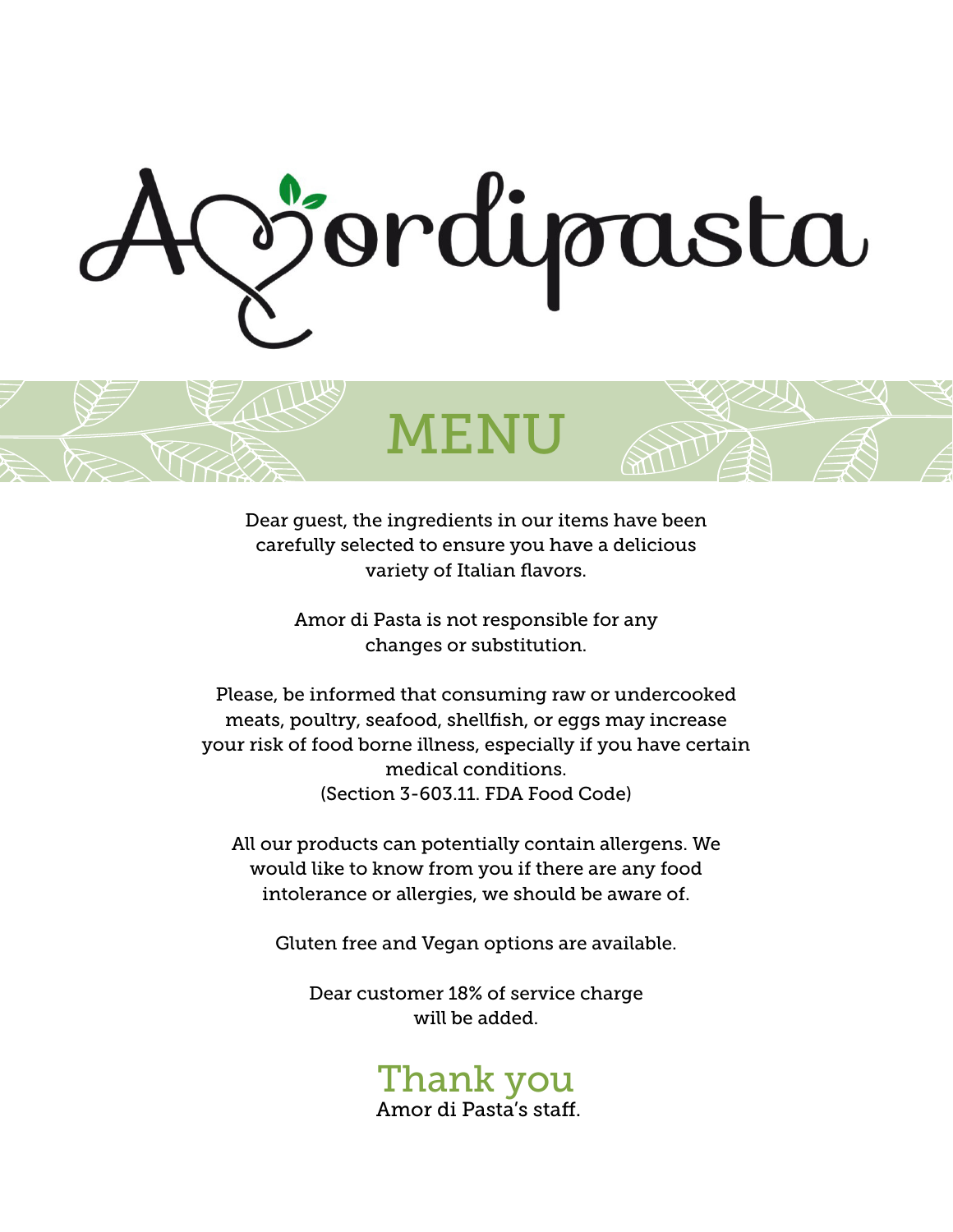

## APPETIZERS SOUPS & SALADS



| Bruschetta Smoked Salmon<br>Salmon Mousse, Cherry Tomatoes, Smoked Paprika, Creamy Cheese,<br>Arugula   | \$18 |
|---------------------------------------------------------------------------------------------------------|------|
| Bruschetta Parma Ham<br>Grilled bread rubbed with Garlic, Parmesan, Tomato, Ham, Basil                  | \$16 |
| Bruschetta Arugula<br>Grilled bread rubbed with garlic, Arugula, Tomato, Parmigiano cheese<br>and Basil | \$14 |
| Meatballs<br>Meatballs, Tomato Sauce, Grated Parmesan, bread rubbed with Garlic                         | \$19 |
| Burrata<br>Italian milk cheese                                                                          | \$19 |
| Burrata Black Truffle<br>Creamy Mozzarella Cheese and Black Truffle                                     | \$24 |
| Carpaccio<br>Thin sliced Prime raw beef, served on a bed of Arugula and Parmigia-<br>no Cheese          | \$27 |
| Mix Italian Cheese Selection<br>Italian cheese with Figs Jam                                            | \$27 |
| Caesar Salad<br>Romaine lettuce, Parmigiano cheese, Croutons and Bacon                                  | \$18 |
| Octopus Salad<br>Salad, Grilled Octopus, Tomato Cubes, Black Olives, Red Onion, Vinai-<br>grette        | \$28 |
| Caprese Salad<br>Tomato, Arugula, Buffalo Mozzarella, Olive oil, Green and Black Olives,<br>Oregano     | \$18 |
| Tomato Soup / Broccoli Soup / Pumpkin                                                                   | \$14 |
| Soup<br><b>Fried Calamari</b>                                                                           | \$24 |
| Parmesan Black Truffle French Fries                                                                     | \$17 |
| Mix Salumi<br>Slices of Italian Salame, Bresaola, Speck and Prosciutto<br>Crudo di Parma                | \$29 |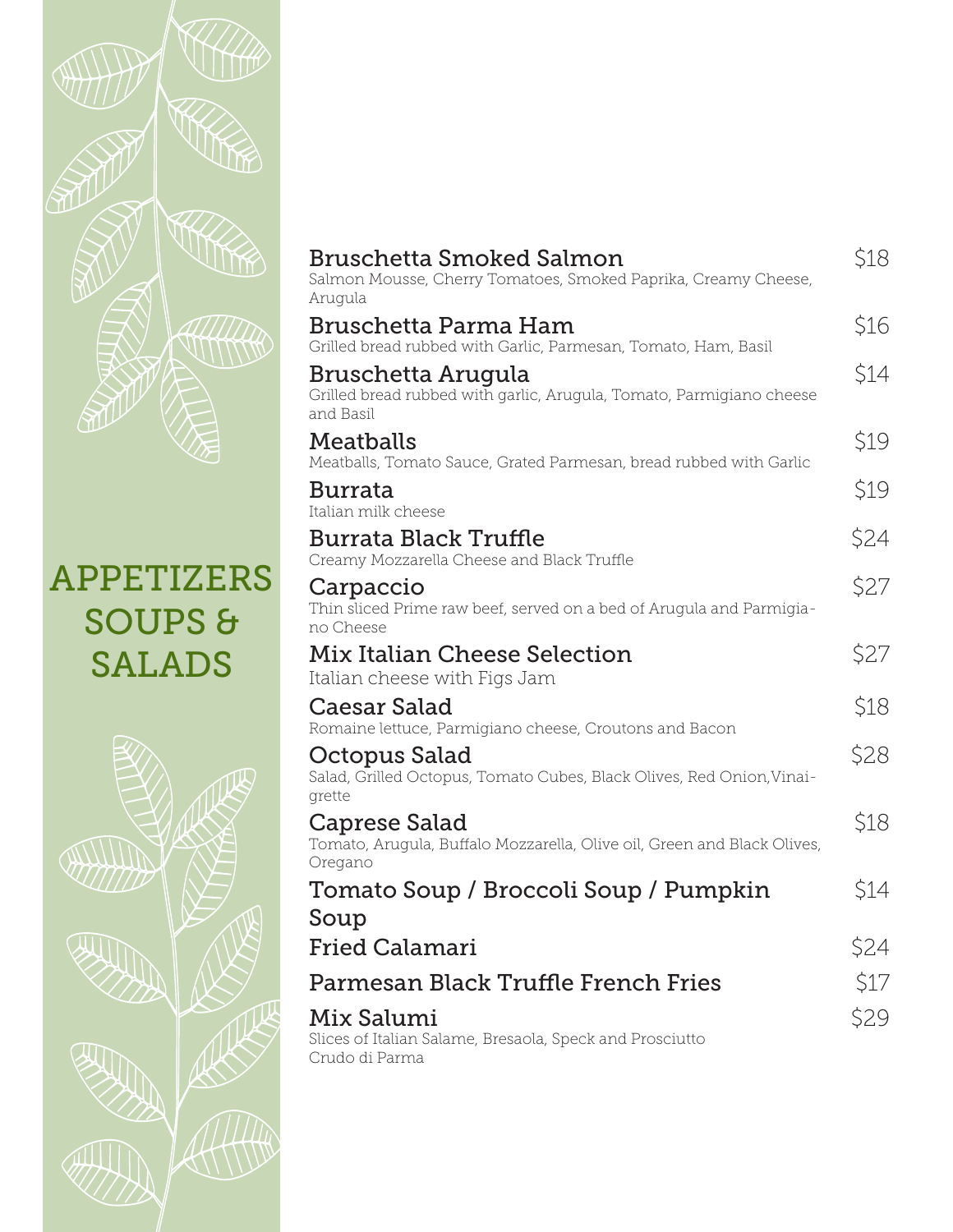

## PASTA & **GNOCCHI**



| <b>Gnocchi Four Cheese</b><br>Gorgonzola, Mascarpone, Parmigiano & Pecorino                                 | \$24 |
|-------------------------------------------------------------------------------------------------------------|------|
| Gnocchi/Linguine Pesto<br>Mashed Garlic, Pine Nuts, Basil, Parmigiano Cheese, all blended with<br>Olive Oil | \$24 |
| Spaghetti Tomato and Basil<br>Tomato Sauce and Basil                                                        | \$17 |
| Spaghetti Tomato Sauce, Basil & Meatballs                                                                   | \$22 |
| Spaghetti Carbonara<br>Bacon, Eggs, Parmigiano Cheese, and Black Pepper                                     | \$24 |
| Spaghetti Seafood<br>Calamari, Squid, Salmon, Clams, Mussels and Shrimps                                    | \$31 |
| Spaghetti with Lobster<br>Lobster Tail, Shrimps, Tomato Sauce, garlic and Parsley                           | \$41 |
| Penne Arrabbiata<br>Spicy Tomato sauce, Garlic, Parsley and dried red chili pepper                          | \$18 |
| Penne Pink Sauce<br>Tomato Sauce, White Sauce, Parmesan cheese                                              | \$19 |
| Linguine with Clams<br>Clams, white Wine, Black Pepper, Olive Oil, Garlic and Parsley                       | \$27 |
| Linguine with Salmon and Cherry Tomatoes<br>Shrimp addition \$37                                            | \$29 |
| Fettuccine Alfredo<br>Butter, Heavy cream, and Parmigiano Cheese                                            | \$27 |
| Fettuccine Bolognese<br>Minced Beef, Minced Pork, Onions and Tomato Sauce                                   | \$25 |
| Fettuccine Mushrooms<br>Heavy cream and Cremini Mushrooms                                                   | \$24 |
| Fettuccine Black Truffle<br>Creamy truffle sauce and thin slices of Black truffles                          | \$34 |
| Pappardelle Amor di Pasta<br>Vodka, Bacon, Pink Sauce, Parmesan, Parsley, Mushrooms, Speck                  | \$31 |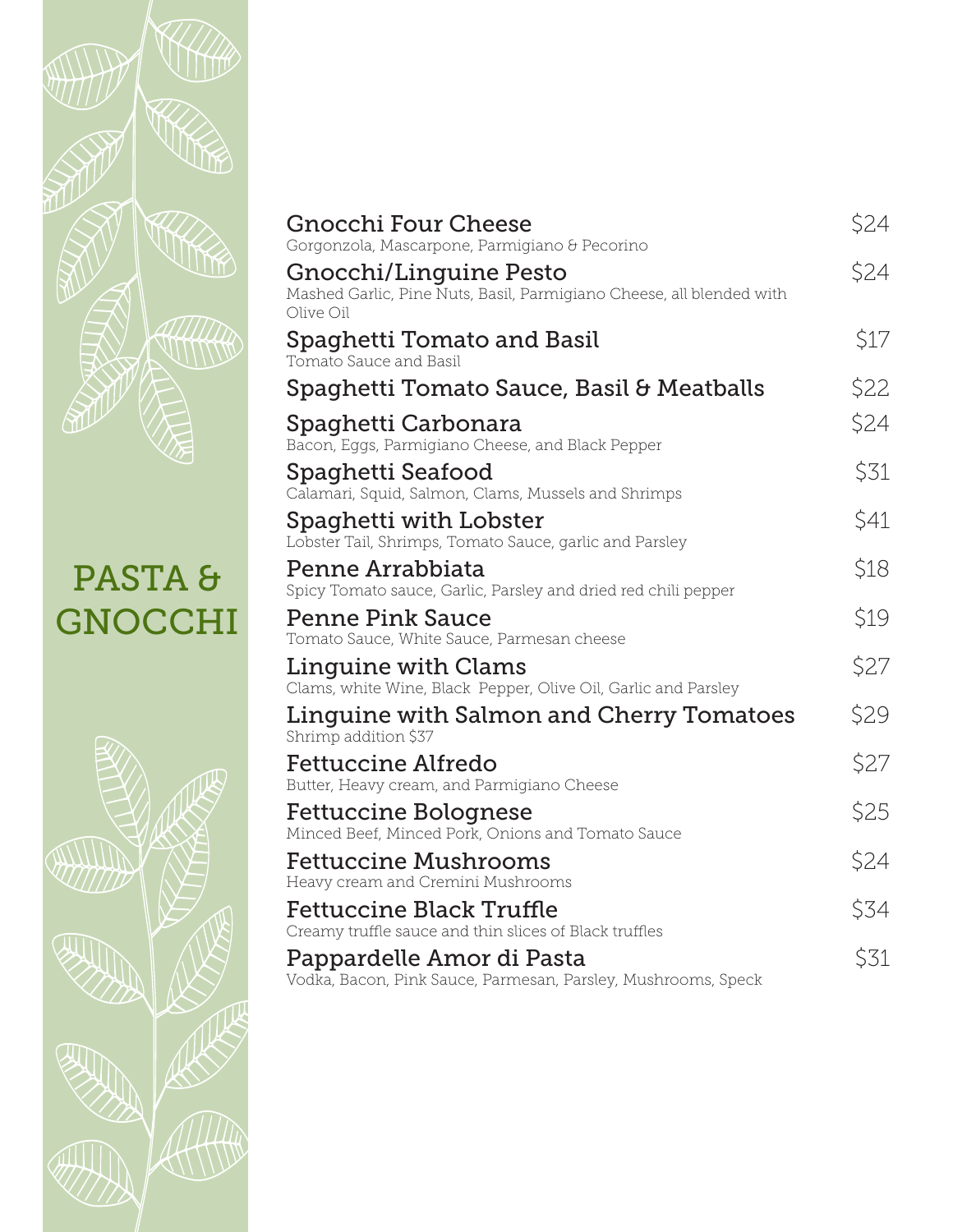|         | Lasagna Bolognese<br>Minced Beef, minced pork, Onions & Tomato Sauce<br>Ravioli Ricotta & Spinach                                                                         | \$27<br>\$26 |
|---------|---------------------------------------------------------------------------------------------------------------------------------------------------------------------------|--------------|
|         | Pasta filled with Ricotta and Spinach, Butter and Sage<br>Ravioli Pear & Cheese<br>Pasta filled with Pears and gorgonzola cheese, served with Pears, Butter<br>and Cheese | \$28         |
| GOURMET | Lobster Ravioli<br>Black squid Ink Pasta filled with Lobster, served with Red Onions, Cherry<br>Tomatoes, Garlic, Basil, Brandy and olive oil                             | \$36         |
| MENU    | Pumpkin Ravioli<br>Pasta filled with Pumpkin Paste, Ricotta served with butter and Sage                                                                                   | \$24         |
|         | Ravioli Black Truffle<br>Ravioli with Truffle and Ricotta served with creamy truffle sauce and thin<br>slices of Black truffles                                           | \$35         |
|         | Ravioli Osso Buco<br>Ravioli with Veal shanks meat, Served with Tomato Sauce                                                                                              | \$26         |
|         | Tortellini Chicken & Parma Ham<br>Ring-shaped handmade pasta filled with Chicken and Parma Ham, white<br>Cream Sauce                                                      | \$28         |



| Risotto Parmigiano<br>24 months aged Parmigiano, Butter and Cream      | S <sub>26</sub> |
|------------------------------------------------------------------------|-----------------|
| Risotto Porcini Mushrooms                                              | <b>\$28</b>     |
| Risotto Black Truffles                                                 | S41             |
| Risotto Seafood<br>Calamari, Squid, Salmon, Clams, Mussels and Shrimps | <i>S37</i>      |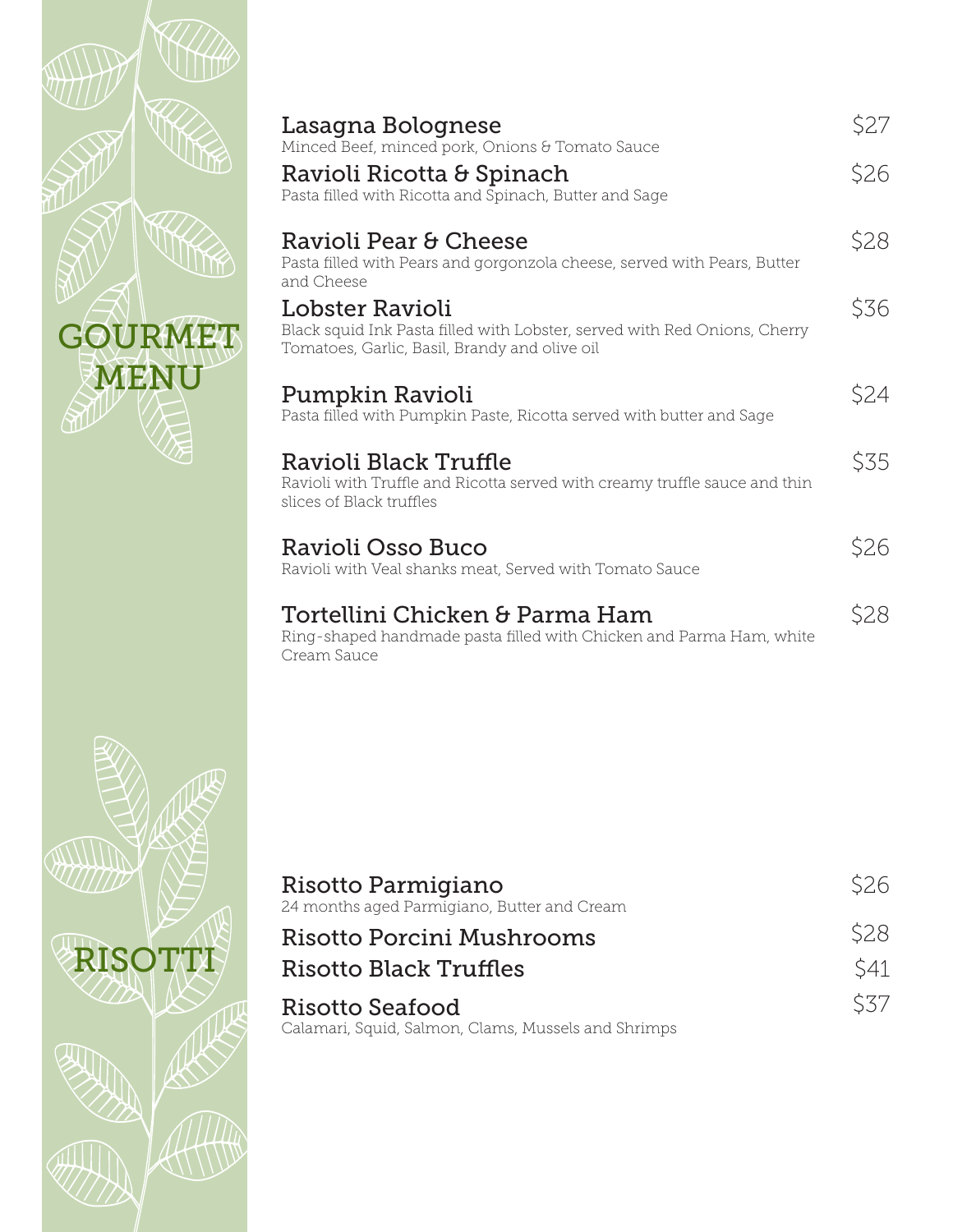| Chicken Marsala                                                                                                          | \$28                                                                                                                                                                                                                                                                                                                                                                                                                                                         |
|--------------------------------------------------------------------------------------------------------------------------|--------------------------------------------------------------------------------------------------------------------------------------------------------------------------------------------------------------------------------------------------------------------------------------------------------------------------------------------------------------------------------------------------------------------------------------------------------------|
| Chicken Lemon                                                                                                            | \$26                                                                                                                                                                                                                                                                                                                                                                                                                                                         |
| Milanese                                                                                                                 | \$29                                                                                                                                                                                                                                                                                                                                                                                                                                                         |
| Milanese Parmigiana<br>Breaded, deep fried chicken breast, Mozzarella Cheese, Eggplant, Toma-                            | \$31                                                                                                                                                                                                                                                                                                                                                                                                                                                         |
| Sautéed Mussels or Clams                                                                                                 | \$29                                                                                                                                                                                                                                                                                                                                                                                                                                                         |
| <b>Grilled Ribeye</b>                                                                                                    | \$39                                                                                                                                                                                                                                                                                                                                                                                                                                                         |
| Tagliata                                                                                                                 | \$39                                                                                                                                                                                                                                                                                                                                                                                                                                                         |
| <b>Black Truffle Fillet</b>                                                                                              | \$48                                                                                                                                                                                                                                                                                                                                                                                                                                                         |
| <b>Grilled Salmon Fillet</b>                                                                                             | \$33                                                                                                                                                                                                                                                                                                                                                                                                                                                         |
| <b>Grilled Branzino Fillet</b>                                                                                           | \$33                                                                                                                                                                                                                                                                                                                                                                                                                                                         |
| <b>Grilled Octopus</b>                                                                                                   | \$35                                                                                                                                                                                                                                                                                                                                                                                                                                                         |
| <b>Roasted Potatoes</b><br><b>French Fries</b><br>Mix Salad<br>Mix Veggie<br>Sautéed Spinach<br><b>Grilled Asparagus</b> | \$11<br>\$9<br>\$11<br>\$13<br>\$11<br>\$13                                                                                                                                                                                                                                                                                                                                                                                                                  |
| Margherita<br>Tomato Sauce, Mozzarella and Basil                                                                         | \$17<br>\$19                                                                                                                                                                                                                                                                                                                                                                                                                                                 |
| Tomato Sauce, Mozzarella, Spicy Salami                                                                                   | \$24                                                                                                                                                                                                                                                                                                                                                                                                                                                         |
| Tomato Sauce, Mozzarella, Cooked Ham, Mushrooms                                                                          |                                                                                                                                                                                                                                                                                                                                                                                                                                                              |
| Tomato Sauce, Mozzarella, Eggplant, Baby Squash, Spinach, Red Pepper                                                     | \$26                                                                                                                                                                                                                                                                                                                                                                                                                                                         |
| <b>Four Cheese</b><br>Mozzarella, Gorgonzola, Ricotta, Parmigiano                                                        | \$26                                                                                                                                                                                                                                                                                                                                                                                                                                                         |
| Parma Ham & Burrata<br>Tomato Sauce, Mozzarella, Parma Ham, Burrata, Arugula                                             | \$29                                                                                                                                                                                                                                                                                                                                                                                                                                                         |
|                                                                                                                          | Chicken Cutlets, Heavy Cream, Mushrooms, Minced Garlic and Marsala<br>Chicken Breast, Heavy Cream, Lemon<br>Breaded, deep fried Chicken breast<br>to Sauce<br>Clams/Mussels, roasted bread, Garlic, Parsley, tomato and Olives Oil<br>Prime Grilled Ribeye 10 oz<br>Grilled, sliced Prime Filet Mignon, Arugula and Parmigiano Cheese<br>Grilled Prime Fillet Mignon, Truffle Sauce, Shredded Black Truffle<br>Diavola<br>Cooked Ham & Mushrooms<br>Ortolana |

 $\delta$ 

41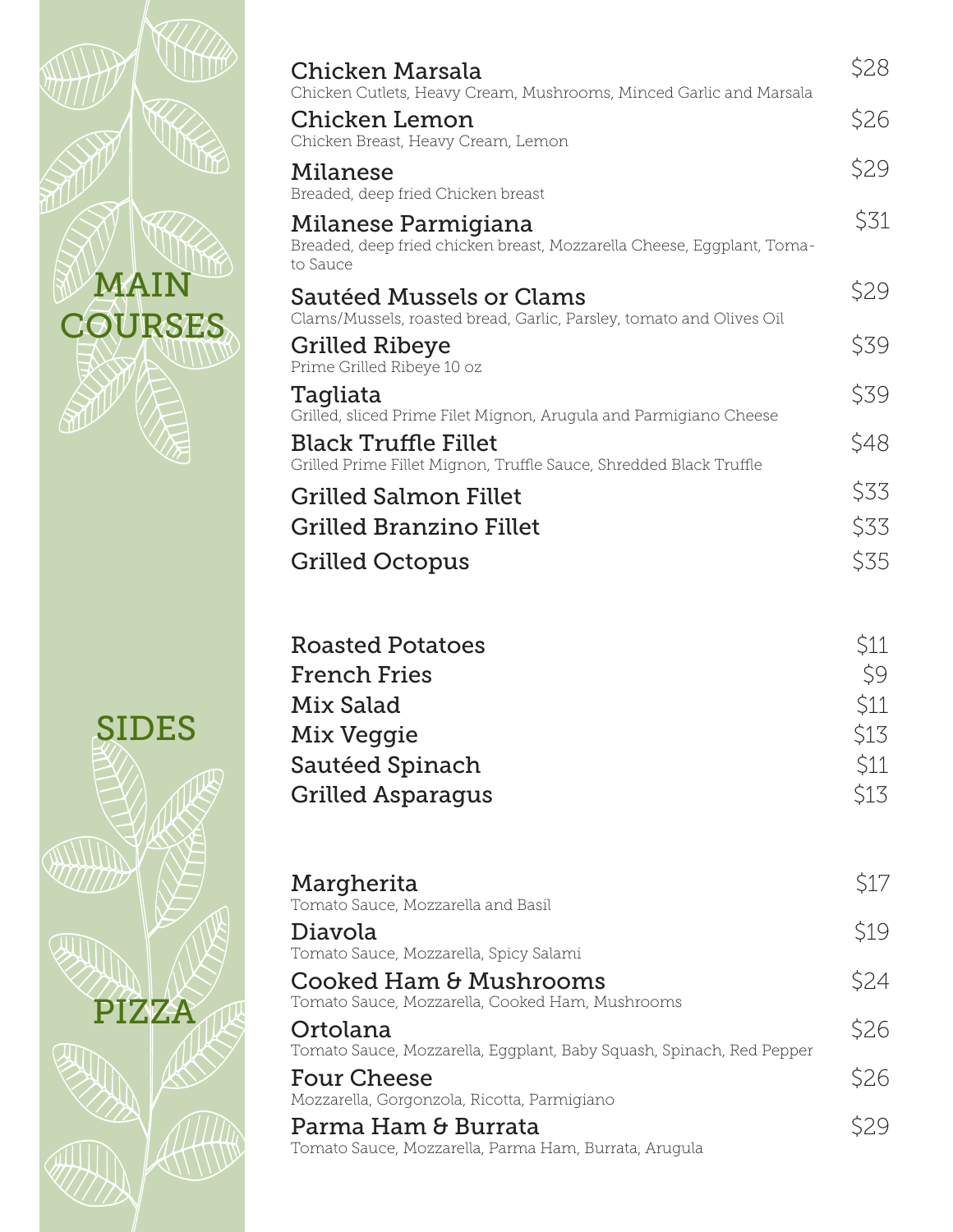|               | Panna Cotta                                                                         | \$12  |
|---------------|-------------------------------------------------------------------------------------|-------|
|               | Sweetened Vanilla Cream Thickened with Gelatin, Berries<br>Tiramisu                 | \$14  |
|               | Coffee-flavored Italian dessert with Mascarpone Cheese and Lady Fin-<br>gers        |       |
|               | Semifreddo Alla Nocciola                                                            | \$15  |
| DESSERTS      | Homemade Cold Cake with Hazelnut Crumbles                                           | \$15  |
|               | Affogato al Caffe<br>Homemade Vanilla Ice Cream with Hot Espresso                   |       |
|               | Cannoli Siciliani<br>Fried puff pastry rolls, filled with sweet ricotta and vanilla | \$14  |
|               | <b>Chocolate Salame</b>                                                             | \$14  |
|               | Chocolate, Almonds, Crumbled Cookies                                                |       |
|               |                                                                                     |       |
|               | Espresso                                                                            | \$3.5 |
|               | Macchiato                                                                           | \$3.5 |
|               | Cappuccino                                                                          | \$4.5 |
|               | <b>American Coffee</b>                                                              | \$4   |
| <b>COFFEE</b> | Decaffeinated Espresso                                                              | \$4   |
|               | Decaffeinated Macchiato                                                             | \$4   |
|               | Decaffeinated Cappuccino                                                            | \$4.5 |
|               |                                                                                     |       |
|               | Canned Soda                                                                         | \$3   |
|               | coke, diet coke, zero coke, sprite, ginger ale                                      |       |
|               | Orange or Lemon San Pellegrino                                                      | \$4   |
| SOET          | Peach or Lemon Ice Tea                                                              | \$4   |
|               | Orange, Apple, Peach Juice                                                          | \$4   |
|               | <b>Still Water</b><br>0.75 Lt                                                       | \$6   |
|               | <b>Sparkling Water</b>                                                              | \$6   |
|               | 0.75 Lt                                                                             |       |
|               |                                                                                     |       |
|               | Corona, Heineken, Peroni                                                            | \$6.8 |
| <b>BEERS</b>  | La Rubia Draft, Italian Beer Red, Blonde, IPA                                       | \$9   |
|               |                                                                                     |       |
|               |                                                                                     |       |
|               |                                                                                     |       |

\$12

\$14

\$15

\$15

\$14

\$14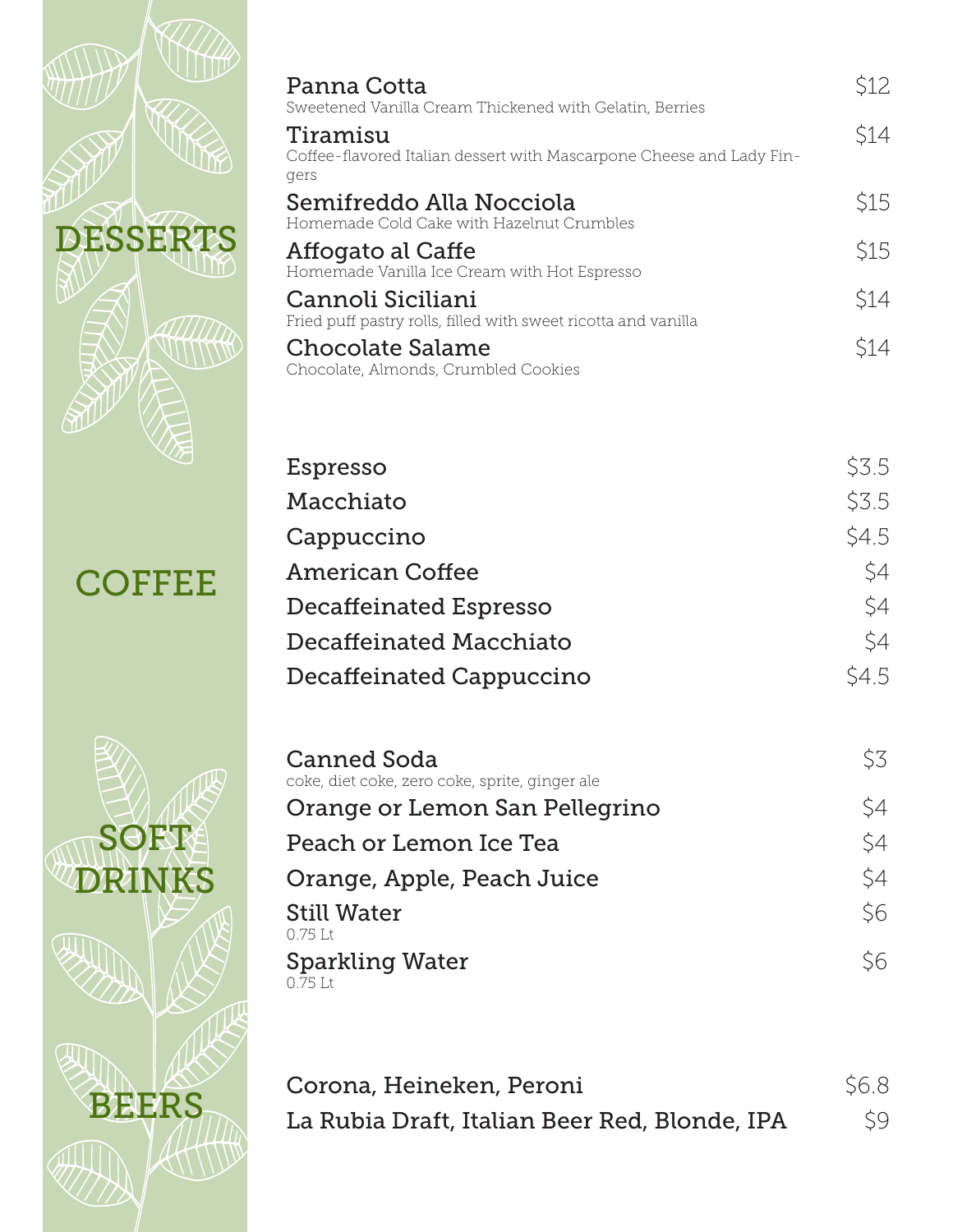

PASTA



| Classic Focaccia<br>oven-baked Focaccia                                                        | S14   |
|------------------------------------------------------------------------------------------------|-------|
| Focaccia with Eggplants<br>oven Baked focaccia with slices of Eggplant                         | \$16  |
| Caesar Salad<br>Romaine lettuce, Vegan Parmigiano cheese, Seasoned Croutons and Vegan<br>Bacon | \$2.0 |
| Caprese Salad<br>Tomato, Arugula, Vegan Mozzarella, Olive oil, Green and Black Olives, Oregano | S21   |
| Tomato Soup / Broccoli Soup / Pumpkin Soup                                                     | \$14  |
| Parmesan Black truffle French Fries                                                            |       |

| Spaghetti Tomato Sauce and Basil                                                                    | \$19 |
|-----------------------------------------------------------------------------------------------------|------|
| Spaghetti Puttanesca<br>Tomato Sauce, Olive Oil, Black Olives, Capers and Garlic                    | \$19 |
| Spaghetti Siciliana<br>Eggplant, Vegan Parmesan, and Tomato Sauce                                   | \$19 |
| Spaghetti Carbonara<br>Vegan Bacon, Safron, Alfredo Vegan Sauce and Black Pepper                    | \$25 |
| Spaghetti Amatriciana<br>Vegan Bacon, Vegan Parmigiano Cheese and Tomato Sauce, Onion               | \$20 |
| Penne Pink Sauce of the house<br>Tomato Sauce, Vegan Heavy Cream                                    | \$19 |
| Penne Arrabbiata<br>Spicy Tomato sauce, Garlic and dried red chili pepper                           | \$18 |
| Linguine alla Bolognese<br>Minced Vegan Beef, Celery, Carrots, Onions and Tomato Sauce              | \$28 |
| Linguine Alfredo<br>Vegan butter, Alfredo's vegan Sauce                                             | \$28 |
| Linguine with Mushrooms<br>Mushrooms and Vegan Alfredo Sauce                                        | \$26 |
| Linguine Black Truffle<br>Thin slices of Black Truffles, Olive Oil                                  | \$35 |
| Linguine Pesto<br>Mashed garlic, Almonds, cashews, walnuts, salt, basil, all blended with olive oil | \$25 |
| Linguine Amor di Pasta<br>Vegan Bacon, Vodka, Pink Sauce, Mushrooms, Onion, Garlic, Vegan Parmesan  | \$31 |